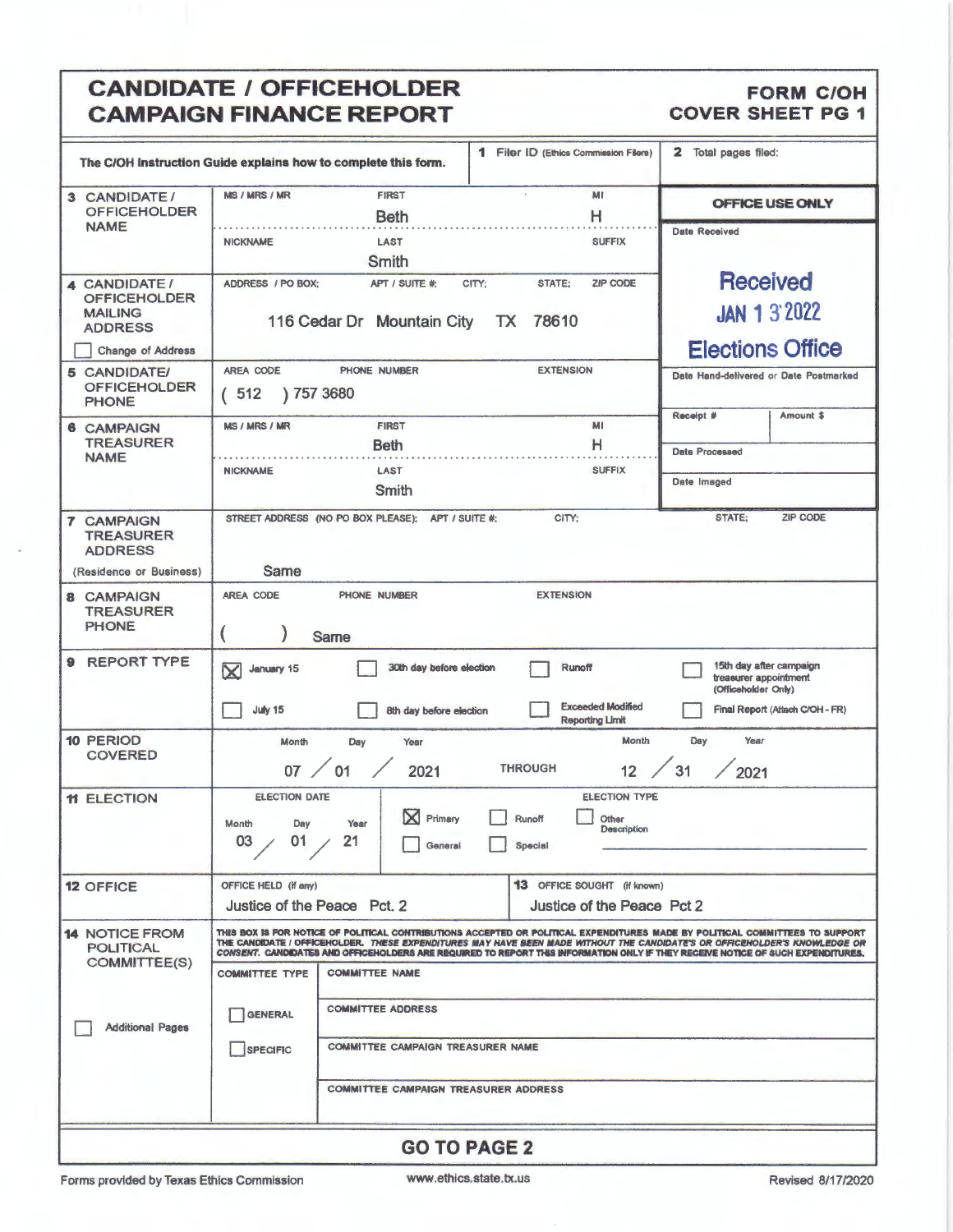

### **CANDIDATE/ OFFICEHOLDER CAMPAIGN FINANCE REPORT**

#### **FORM C/OH COVER SHEET PG 2**

| <b>15 C/OH NAME</b>                      | BEth &                                                                                                                                                                                                                        |                                                 |         |                             | <b>16 Filer ID (Ethics Commission Filers)</b> |
|------------------------------------------|-------------------------------------------------------------------------------------------------------------------------------------------------------------------------------------------------------------------------------|-------------------------------------------------|---------|-----------------------------|-----------------------------------------------|
| <b>17 CONTRIBUTION</b><br><b>TOTALS</b>  | 1.<br>TOTAL UNITEMIZED POLITICAL CONTRIBUTIONS (OTHER THAN<br>PLEDGES, LOANS, OR GUARANTEES OF LOANS, OR<br><b>CONTRIBUTIONS MADE ELECTRONICALLY)</b>                                                                         |                                                 |         | \$                          |                                               |
|                                          | 2.<br>TOTAL POLITICAL CONTRIBUTIONS<br>(OTHER THAN PLEDGES, LOANS, OR GUARANTEES OF LOANS)                                                                                                                                    |                                                 |         | \$500.00                    |                                               |
| <b>EXPENDITURE</b><br><b>TOTALS</b>      | 3.<br>TOTAL UNITEMIZED POLITICAL EXPENDITURE.                                                                                                                                                                                 |                                                 |         | \$                          |                                               |
|                                          | TOTAL POLITICAL EXPENDITURES<br>4.                                                                                                                                                                                            |                                                 |         | 875.00<br>S.                |                                               |
| <b>CONTRIBUTION</b><br><b>BALANCE</b>    | 5.<br>TOTAL POLITICAL CONTRIBUTIONS MAINTAINED AS OF THE LAST DAY<br>OF REPORTING PERIOD                                                                                                                                      |                                                 |         | \$2675.22                   |                                               |
| <b>OUTSTANDING</b><br><b>LOAN TOTALS</b> | 6.<br>TOTAL PRINCIPAL AMOUNT OF ALL OUTSTANDING LOANS AS OF THE<br>LAST DAY OF THE REPORTING PERIOD                                                                                                                           |                                                 |         | 1343.00<br>\$               |                                               |
| <b>18 SIGNATURE</b>                      | I swear, or affirm, under penalty of perjury, that the accompanying report is true and correct and includes all information                                                                                                   |                                                 |         |                             |                                               |
|                                          | required to be reported by me under Title 15, Election Code.                                                                                                                                                                  | Beth Smith                                      |         |                             |                                               |
|                                          |                                                                                                                                                                                                                               |                                                 |         |                             |                                               |
|                                          |                                                                                                                                                                                                                               | Signature of Candidate or Officeholder          |         |                             |                                               |
|                                          |                                                                                                                                                                                                                               |                                                 |         |                             |                                               |
|                                          |                                                                                                                                                                                                                               |                                                 |         |                             |                                               |
|                                          |                                                                                                                                                                                                                               |                                                 |         |                             |                                               |
|                                          | Please complete either option below:                                                                                                                                                                                          |                                                 |         |                             |                                               |
|                                          |                                                                                                                                                                                                                               |                                                 |         |                             |                                               |
|                                          |                                                                                                                                                                                                                               |                                                 |         |                             |                                               |
|                                          |                                                                                                                                                                                                                               |                                                 |         |                             |                                               |
| (1) Affidavit                            | DANIEL GONZALES<br>Notary Public, State of Texas                                                                                                                                                                              |                                                 |         |                             |                                               |
|                                          | Comm. Expires 02-25-2024                                                                                                                                                                                                      |                                                 |         |                             |                                               |
| NOTARY STAMP/SEAL                        | Notary ID 126318377                                                                                                                                                                                                           |                                                 |         |                             |                                               |
|                                          |                                                                                                                                                                                                                               |                                                 |         |                             |                                               |
|                                          | Sworn to and subscribed before me by Beth Smith                                                                                                                                                                               |                                                 |         | this the 7th day of January |                                               |
| $20^{22}$                                | to certify which, witness my hand and seal of office.                                                                                                                                                                         |                                                 |         |                             |                                               |
|                                          | Daniel Gonzales                                                                                                                                                                                                               |                                                 |         |                             |                                               |
| Signature of officer administering oath  | Printed name of officer administering oath                                                                                                                                                                                    |                                                 |         |                             | Title of officer administering oath           |
|                                          |                                                                                                                                                                                                                               |                                                 |         |                             |                                               |
|                                          | OR                                                                                                                                                                                                                            |                                                 |         |                             |                                               |
| (2) Unsworn Declaration                  |                                                                                                                                                                                                                               |                                                 |         |                             |                                               |
|                                          |                                                                                                                                                                                                                               |                                                 |         |                             |                                               |
|                                          |                                                                                                                                                                                                                               |                                                 |         |                             |                                               |
|                                          | My address is the contract of the contract of the contract of the contract of the contract of the contract of the contract of the contract of the contract of the contract of the contract of the contract of the contract of |                                                 |         |                             |                                               |
|                                          | (street)                                                                                                                                                                                                                      | (city)                                          | (state) | (zip code)                  | (country)                                     |
|                                          | Executed in _______________________County, State of ____________, on the ______ day of                                                                                                                                        | (month)                                         |         | $\_$ , 20 $\_$<br>(vear)    |                                               |
|                                          |                                                                                                                                                                                                                               |                                                 |         |                             |                                               |
|                                          |                                                                                                                                                                                                                               | Signature of Candidate/Officeholder (Declarant) |         |                             |                                               |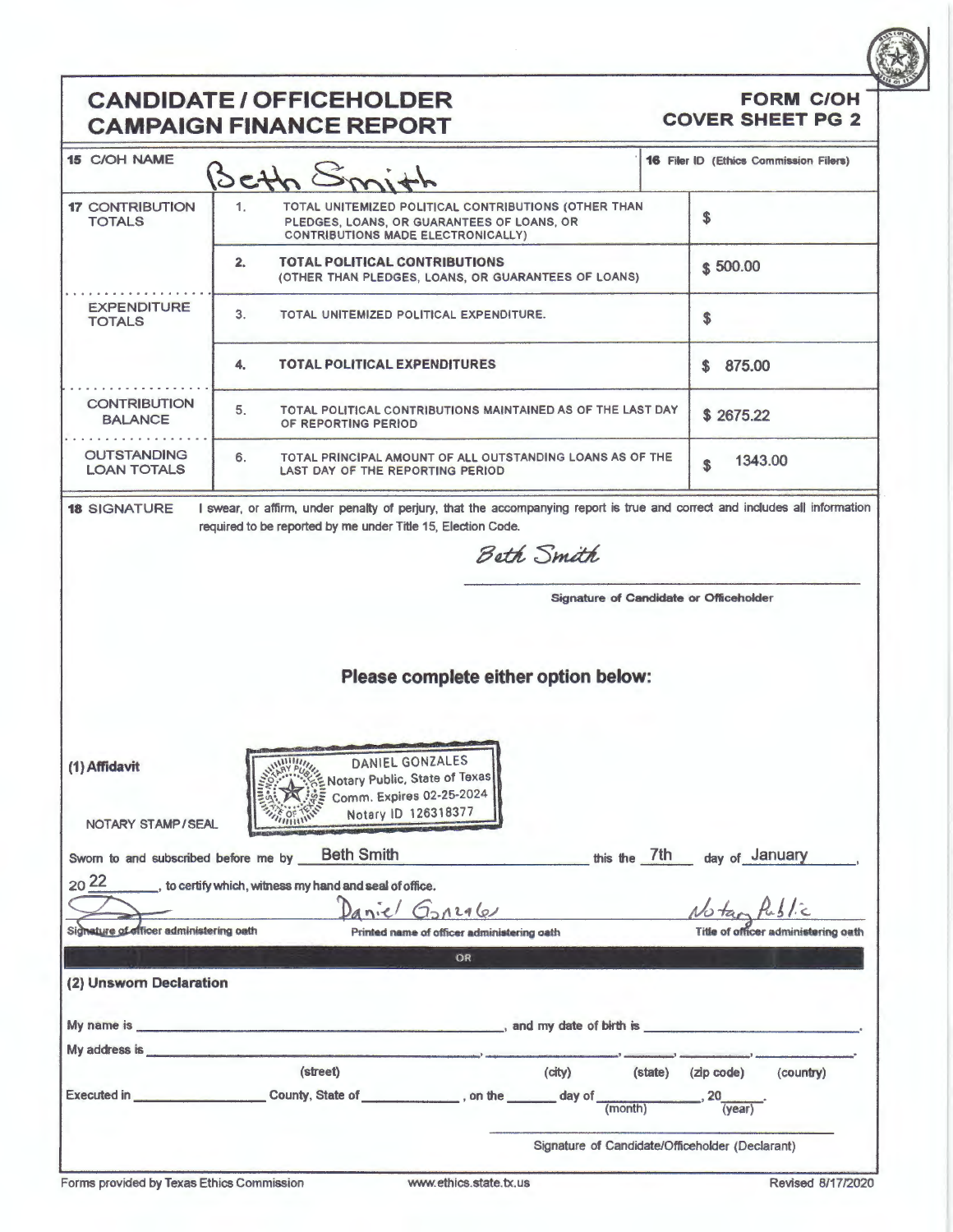## **SUBTOTALS** - **C/OH FORM C/OH**

## **COVER SHEET PG 3**

| 20 Filer ID (Ethics Commission Filers)<br><b>19 FILER NAME</b> |                                                                                              |          |                                  |
|----------------------------------------------------------------|----------------------------------------------------------------------------------------------|----------|----------------------------------|
|                                                                | <b>Beth Smith</b>                                                                            |          |                                  |
|                                                                | 21 SCHEDULE SUBTOTALS<br><b>NAME OF SCHEDULE</b>                                             |          | <b>SUBTOTAL</b><br><b>AMOUNT</b> |
| $\mathsf{X}% _{0}$<br>1.                                       | SCHEDULE A1: MONETARY POLITICAL CONTRIBUTIONS                                                | \$500.00 |                                  |
| 2.                                                             | SCHEDULE A2: NON-MONETARY (IN-KIND) POLITICAL CONTRIBUTIONS                                  |          | \$                               |
| 3.                                                             | SCHEDULE B: PLEDGED CONTRIBUTIONS                                                            |          | \$                               |
| 4.                                                             | <b>SCHEDULE E: LOANS</b>                                                                     |          | \$                               |
| $\overline{\mathsf{X}}$<br>5.                                  | SCHEDULE F1: POLITICAL EXPENDITURES MADE FROM POLITICAL CONTRIBUTIONS                        |          | \$<br>\$375                      |
| 6.                                                             | <b>SCHEDULE F2: UNPAID INCURRED OBLIGATIONS</b>                                              |          | \$                               |
| 7.                                                             | SCHEDULE F3: PURCHASE OF INVESTMENTS MADE FROM POLITICAL CONTRIBUTIONS                       |          | \$                               |
| 8.                                                             | SCHEDULE F4: EXPENDITURES MADE BY CREDIT CARD                                                |          | \$                               |
| 9.                                                             | SCHEDULE G: POLITICAL EXPENDITURES MADE FROM PERSONAL FUNDS                                  |          | \$                               |
| 10.                                                            | SCHEDULE H: PAYMENT MADE FROM POLITICAL CONTRIBUTIONS TO A BUSINESS OF C/OH                  |          | \$                               |
| 11.                                                            | SCHEDULE I: NON-POLITICAL EXPENDITURES MADE FROM POLITICAL CONTRIBUTIONS                     |          | \$                               |
| 12.                                                            | SCHEDULE K: INTEREST, CREDITS, GAINS, REFUNDS, AND CONTRIBUTIONS RETURNED<br><b>TO FILER</b> |          | \$                               |
|                                                                |                                                                                              |          |                                  |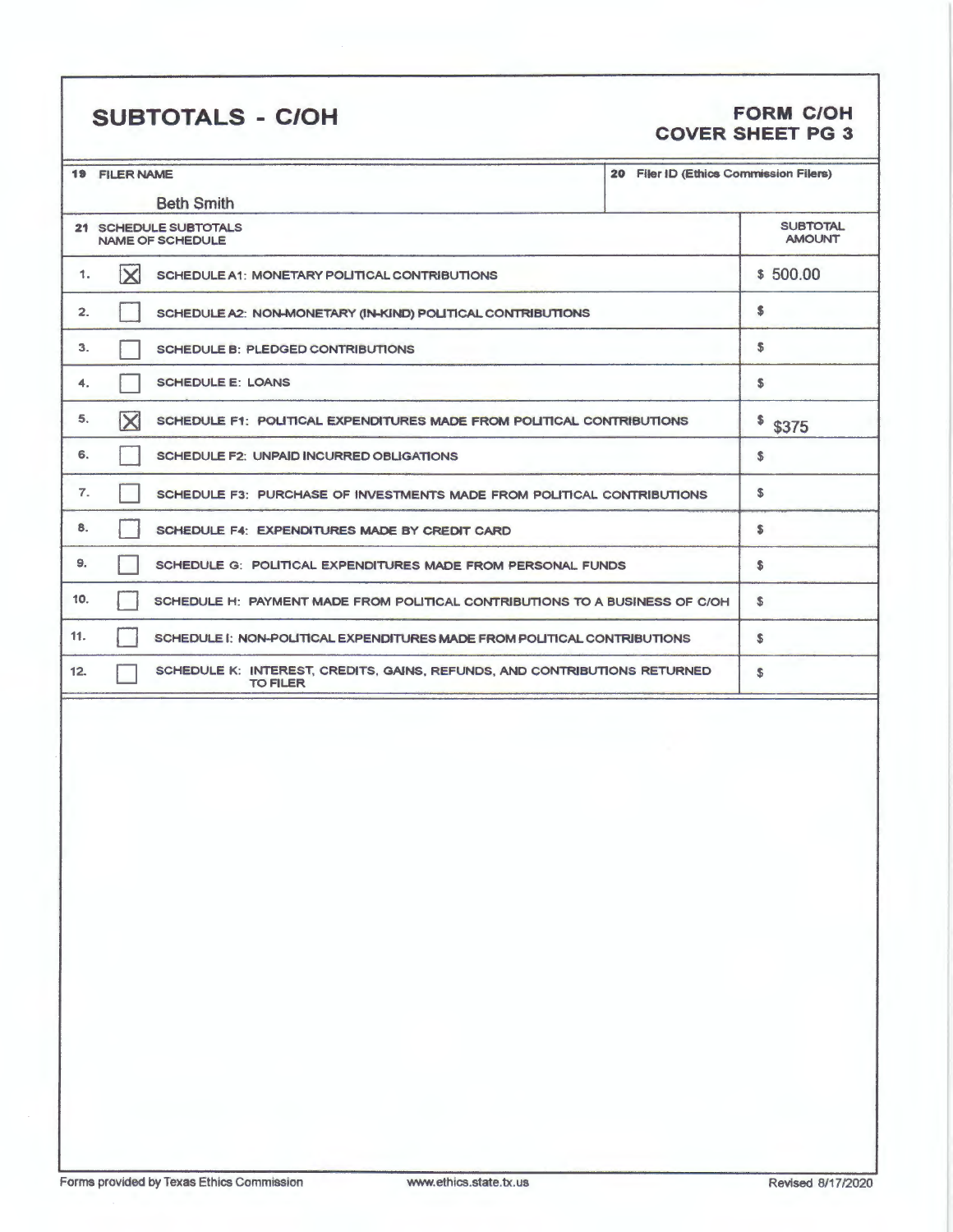|                                  |                                         | <b>MONETARY POLITICAL CONTRIBUTIONS</b>                                                                                                                        |                                                                        | <b>SCHEDULE A1</b>                     |
|----------------------------------|-----------------------------------------|----------------------------------------------------------------------------------------------------------------------------------------------------------------|------------------------------------------------------------------------|----------------------------------------|
|                                  |                                         | If the requested information is not applicable, DO NOT include this page in the report.                                                                        |                                                                        |                                        |
|                                  |                                         | The Instruction Guide explains how to complete this form.                                                                                                      |                                                                        | 1 Total pages Schedule A1:             |
|                                  | 2 FILER NAME                            | <b>Beth Smith</b>                                                                                                                                              |                                                                        | 3 Filer ID (Ethics Commission Filers)  |
| 4                                | Date<br>12/23/21                        | 5 Full name of contributor<br>David C Crowell<br>6 Contributor address;<br>City;                                                                               | out-of-state PAC (ID#:<br><b>Zip Code</b><br>State;                    | 7 Amount of contribution (\$)<br>\$250 |
|                                  |                                         | PO Box 455 Kyle<br>TX                                                                                                                                          | 78640                                                                  |                                        |
| 8                                |                                         | Principal occupation / Job title (See Instructions)<br><b>Retired</b><br>Accountant                                                                            | <b>Employer (See Instructions)</b><br>$\bullet$<br><b>Exxon Mobile</b> |                                        |
|                                  | <b>Date</b><br>12/22/21                 | Full name of contributor<br>out-of-state PAC (ID#:<br>John W Burns                                                                                             |                                                                        | Amount of contribution (\$)            |
|                                  |                                         | <b>Contributor address;</b><br>City;<br>1704 Grassy Field Rd<br>Austin                                                                                         | State; Zip Code<br>78737<br>TX T                                       | \$250                                  |
|                                  |                                         | Principal occupation / Job title (See Instructions)<br>Justice of the Peace Pct 5                                                                              | <b>Employer (See Instructions)</b><br><b>Hays County</b>               |                                        |
|                                  | <b>Full name of contributor</b><br>Date |                                                                                                                                                                | Amount of contribution (\$)                                            |                                        |
|                                  |                                         | Contributor address;<br>City:                                                                                                                                  | State; Zip Code                                                        |                                        |
|                                  |                                         | Principal occupation / Job title (See Instructions)                                                                                                            | <b>Employer (See Instructions)</b>                                     |                                        |
| Date<br>Full name of contributor |                                         | out-of-state PAC (ID#:                                                                                                                                         |                                                                        | Amount of contribution (\$)            |
|                                  |                                         | Contributor address;<br>$City$ :                                                                                                                               | State: Zip Code                                                        |                                        |
|                                  |                                         | Principal occupation / Job title (See Instructions)                                                                                                            | <b>Employer (See Instructions)</b>                                     |                                        |
|                                  |                                         |                                                                                                                                                                |                                                                        |                                        |
|                                  |                                         | ATTACH ADDITIONAL COPIES OF THIS SCHEDULE AS NEEDED<br>If contributor is out-of-state PAC, please see Instruction guide for additional reporting requirements. |                                                                        |                                        |